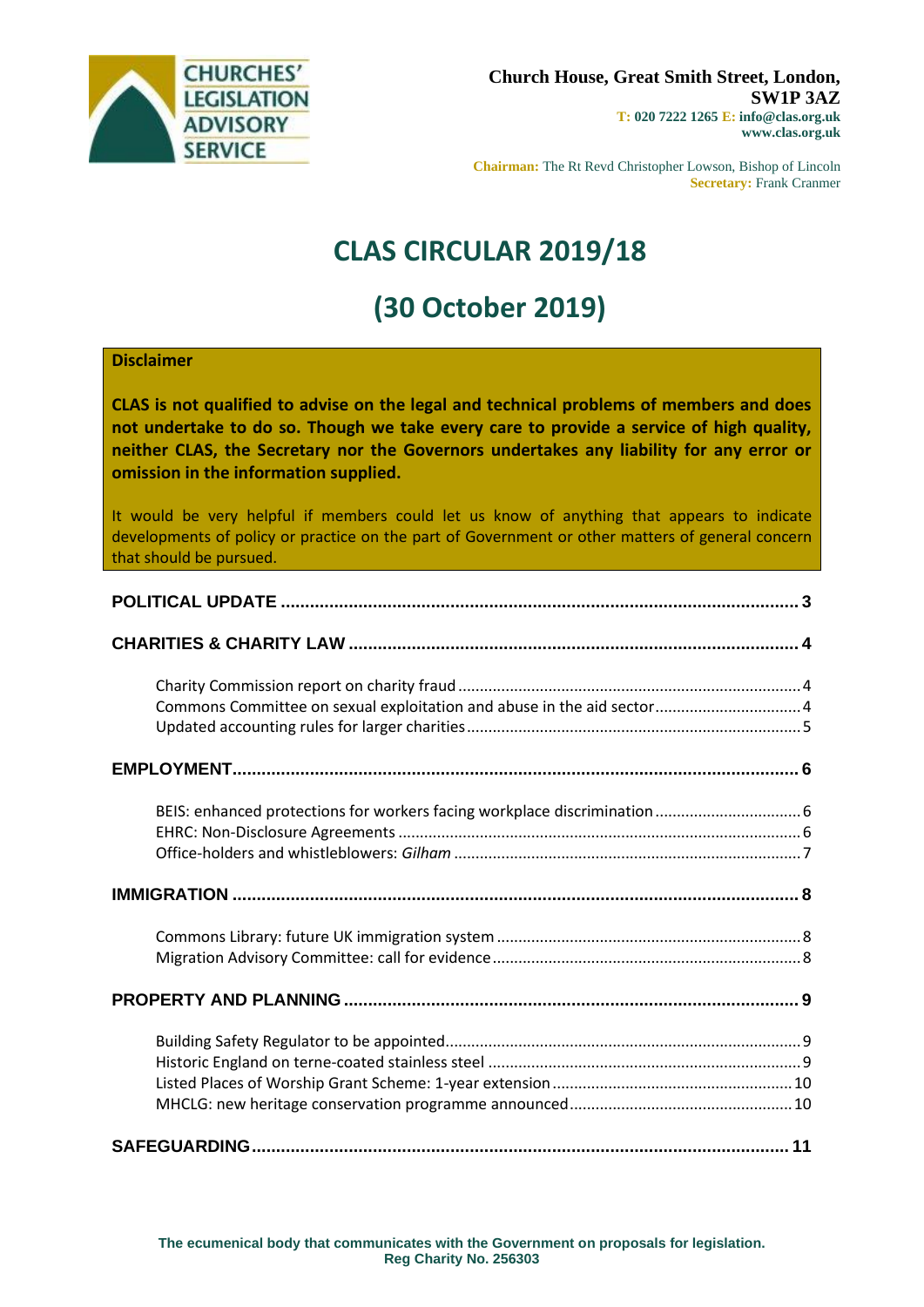| <b>Churches' Legislation Advisory Service</b>                               | <b>Circular 2019/18</b> |
|-----------------------------------------------------------------------------|-------------------------|
|                                                                             |                         |
|                                                                             |                         |
| Scottish Government: initial response to short-term lets consultation 12    |                         |
|                                                                             |                         |
| Making Tax Digital: more time to comply with digital links requirements  13 |                         |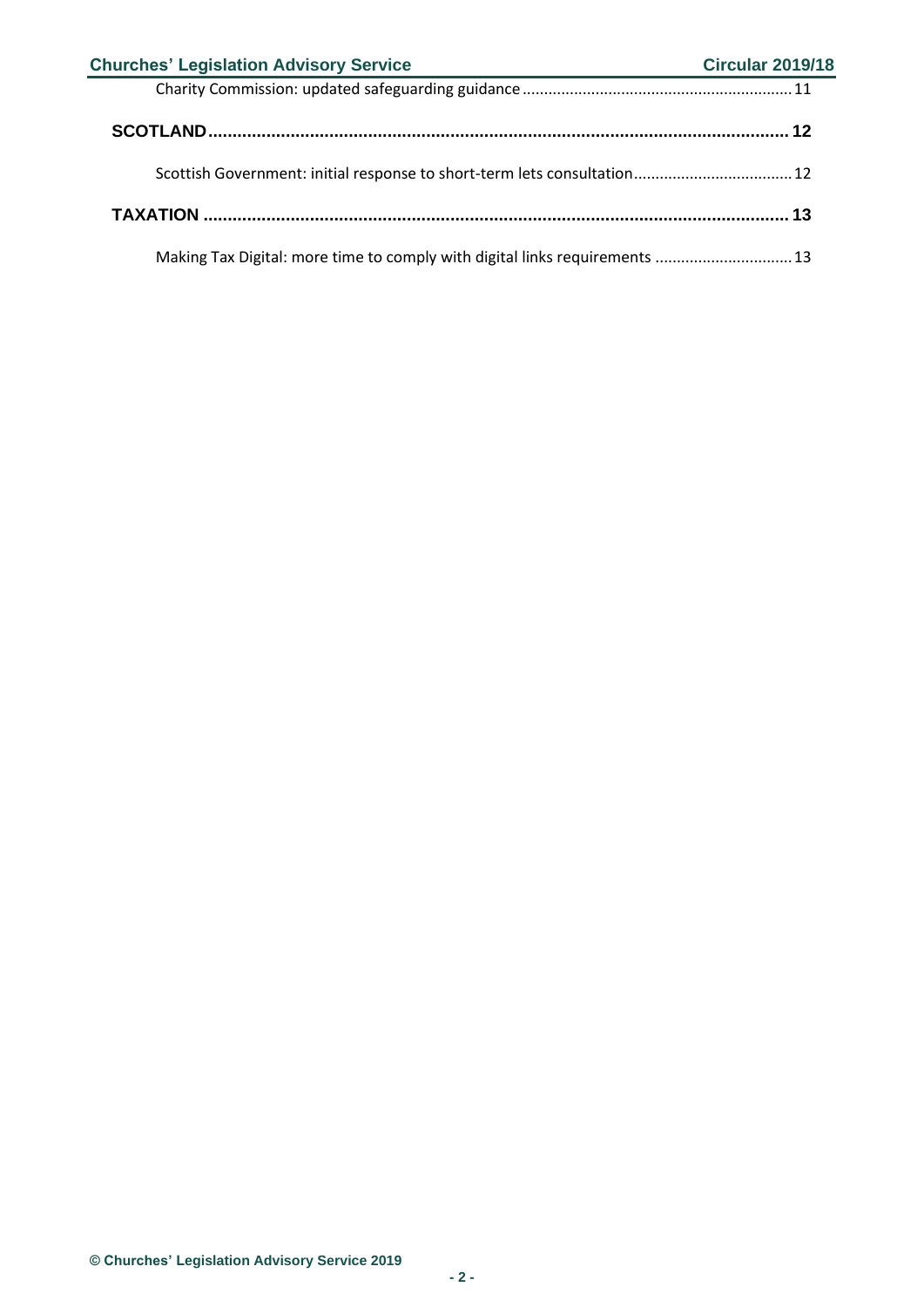## <span id="page-2-0"></span>**POLITICAL UPDATE**

#### **For information**

The Governmen[t published](https://www.gov.uk/government/publications/new-protocol-on-irelandnorthern-ireland-and-political-declaration) the new Withdrawal Agreement and Political Declaration that was agreed with the European Union. The Withdrawal Agreement sets out the terms of the UK's exit from the European Union, including that the EU's rules on VAT would apply in Northern Ireland.

The Prime Minister was required by the European Union (Withdrawal) (No. 2) Act 2019 (aka the Benn Act) to ask for an extension to Brexit and the EU Council accepted the Prime Minister's request: the new Brexit date is **31 January 2020**, though membership can be terminated sooner if the UK agrees a deal with the EU.

Following a series of parliamentary votes on the new Withdrawal Agreement and Political Declaration, the Government was required to introduce the [EU \(Withdrawal Agreement\) Bill](https://services.parliament.uk/bills/2019-20/europeanunionwithdrawalagreement.html) to Parliament to allow for full scrutiny. MPs did approve the bill at second reading but in a vote straight afterwards they rejected the programme motion for debating it after a number of MPs criticised the pace of the legislation.

The Prime Minister has therefore 'paused' the Brexit Bill and is instead pushing for a general election. The **Early Parliamentary General Election Bill** was read the third in the Commons on Tuesday and is currently in the Lords. The election looks set to take place on **12 December** and the intention is to dissolve Parliament immediately at 00.01 on 6 November (presumably there was no enthusiasm for dissolving Parliament on Guy Fawkes Night). If that happens, for lack of Parliamentary time the Government may not be able to lay the necessary Regulations either for changing the system of registering marriages or for introducing opposite-sex civil partnerships in England & Wales or for same-sex marriage in Northern Ireland. *Obviously, we will keep you posted.*

**Additionally, on 25 October the** [Chancellor](https://www.gov.uk/government/publications/chancellor-letter-to-the-treasury-select-committee-on-the-budget) wrote **to the Treasury Select Committee to confirm that the planned Budget will not take place on 6 November.**

[Sources: DEXEU, 18 October; House of Commons, 22 October; HM Treasury, 25 October; Commons *Hansard*, 29 October]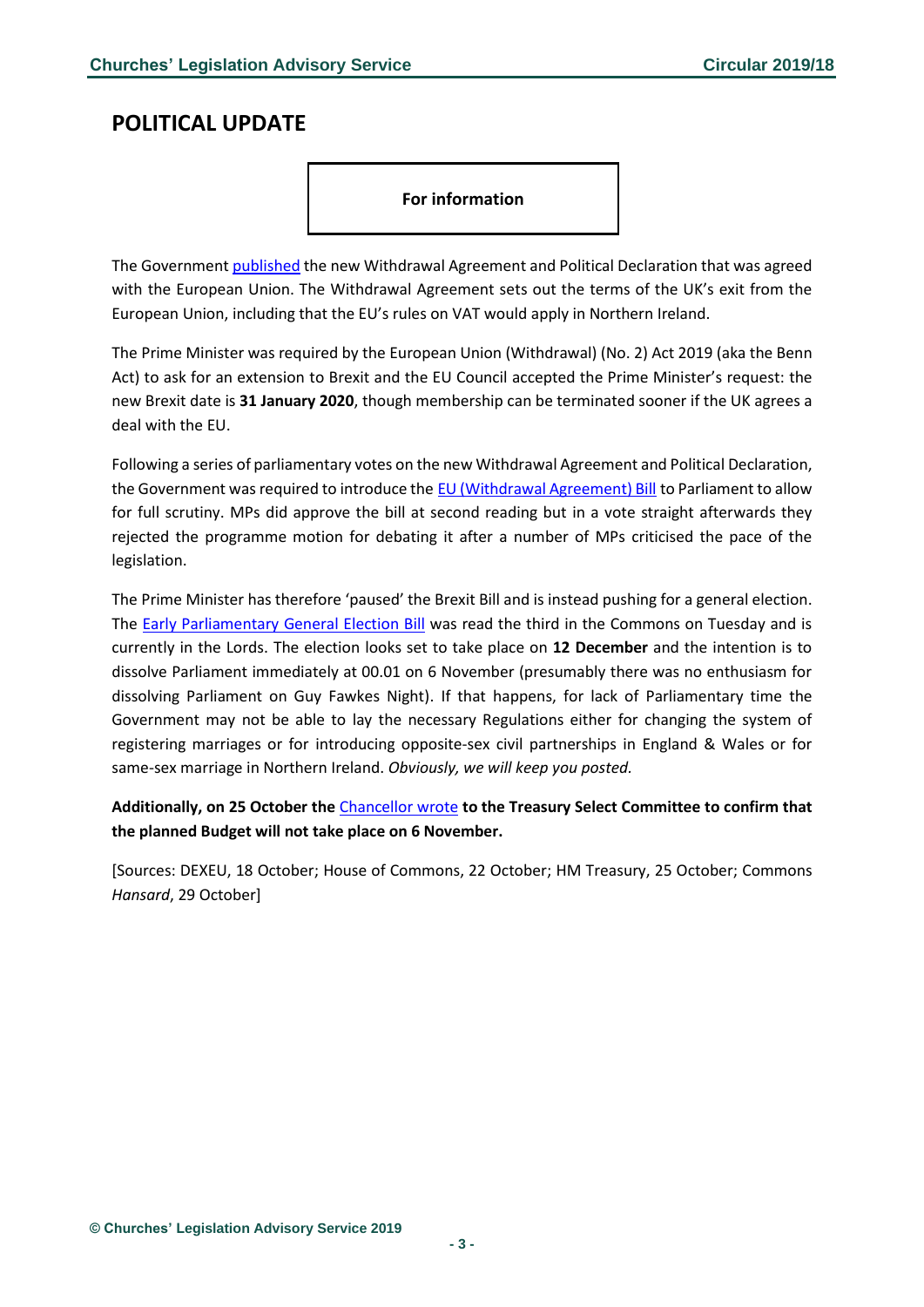# <span id="page-3-0"></span>**CHARITIES & CHARITY LAW**

## <span id="page-3-1"></span>**Charity Commission report on charity fraud**

**For information**

The Charity Commission has [published](https://www.gov.uk/government/publications/preventing-charity-fraud-insights-and-action?utm_source=c276531d-d0e2-4b33-ab1b-9eb0a5d0fe18&utm_medium=email&utm_campaign=govuk-notifications&utm_content=daily) a report on the biggest fraud risks to charities, following a study in which over 3,300 charities took part. Over two thirds of charities (69%) think fraud is major risk to the charity sector and internal (insider) fraud is recognised as one of the biggest threats. However, the findings also show that charities are not always recognising their vulnerability and are not consistently putting basic checks and balances in place. The research also found that:

- over a third (34%) think their organisation is not vulnerable to any of the most common types of charity fraud;
- over half (53%) of charities affected by fraud in the past 2 years knew the perpetrator;
- 85% of charities think they are doing everything they can to prevent fraud, but almost half do not have any good-practice protections in place; and
- the gap between awareness and practical action poses a threat to charities' valuable funds, and to public trust and confidence in the sector.

The report suggests that charities:

- introduce and enforce basic financial controls (for example have at least two signatories to bank accounts and cheques, undertaking regular bank reconciliations);
- make sure no single individual has oversight or control of financial arrangements; and
- encourage staff, volunteers and trustees to speak out when they see something they feel uncomfortable about.

[Source: Charity Commission, 21 October]

#### <span id="page-3-2"></span>**Commons Committee on sexual exploitation and abuse in the aid sector**

**For information**

The House of Commons International Development Committee has [published](https://publications.parliament.uk/pa/cm201920/cmselect/cmintdev/111/111.pdf) a report on sexual exploitation and abuse in the aid sector.

The Committee found that they have 'not yet seen sufficient attention being given to improving the effectiveness of whistle-blowing policies and we are concerned that the importance of protecting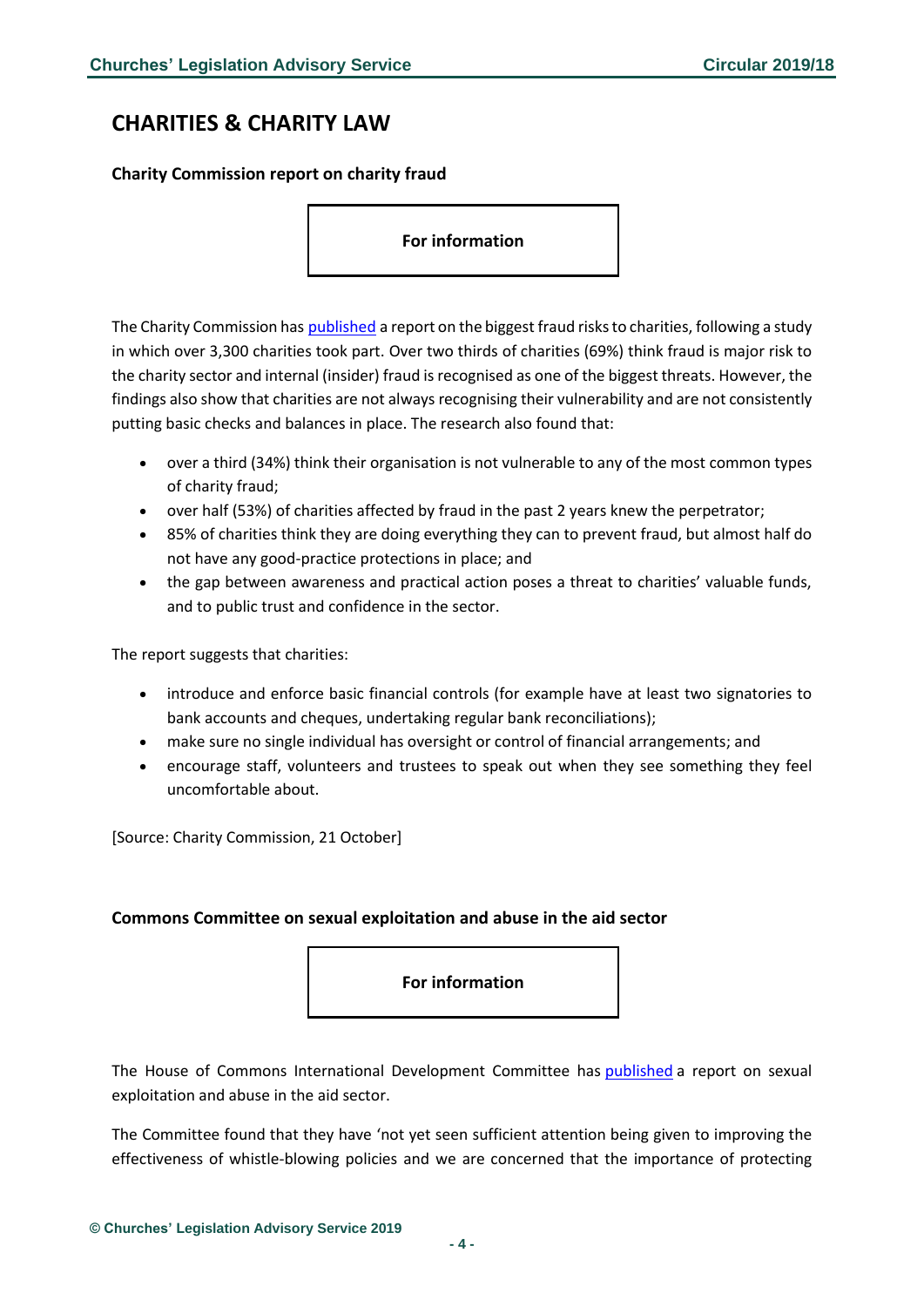whistle-blowers has so far been downplayed.' They more generally thought that the speed of response has been rather slow.

[Source: International Development Committee, 16 October]

#### <span id="page-4-0"></span>**Updated accounting rules for larger charities**



Regulators behind the Statement Of Recommended Practice (SORP) have [published](http://www.charitysorp.org/media/647775/information-sheet-3-the-companies-misc-reporting-regs-2018.pdf) Information Sheet Three, which explains how charitable companies need to respond to changes to the Companies Act.

There are three new requirements, of which two apply to charities with over £36m in gross annual income, gross assets over £18m or more than 250 employees, and the other applies to charities with more than 250 employees. The new requirements look at the duties of directors to promote the charity's purpose, as well as employee engagement and stakeholder engagement.

[Source: *Civil Society*, 25 October]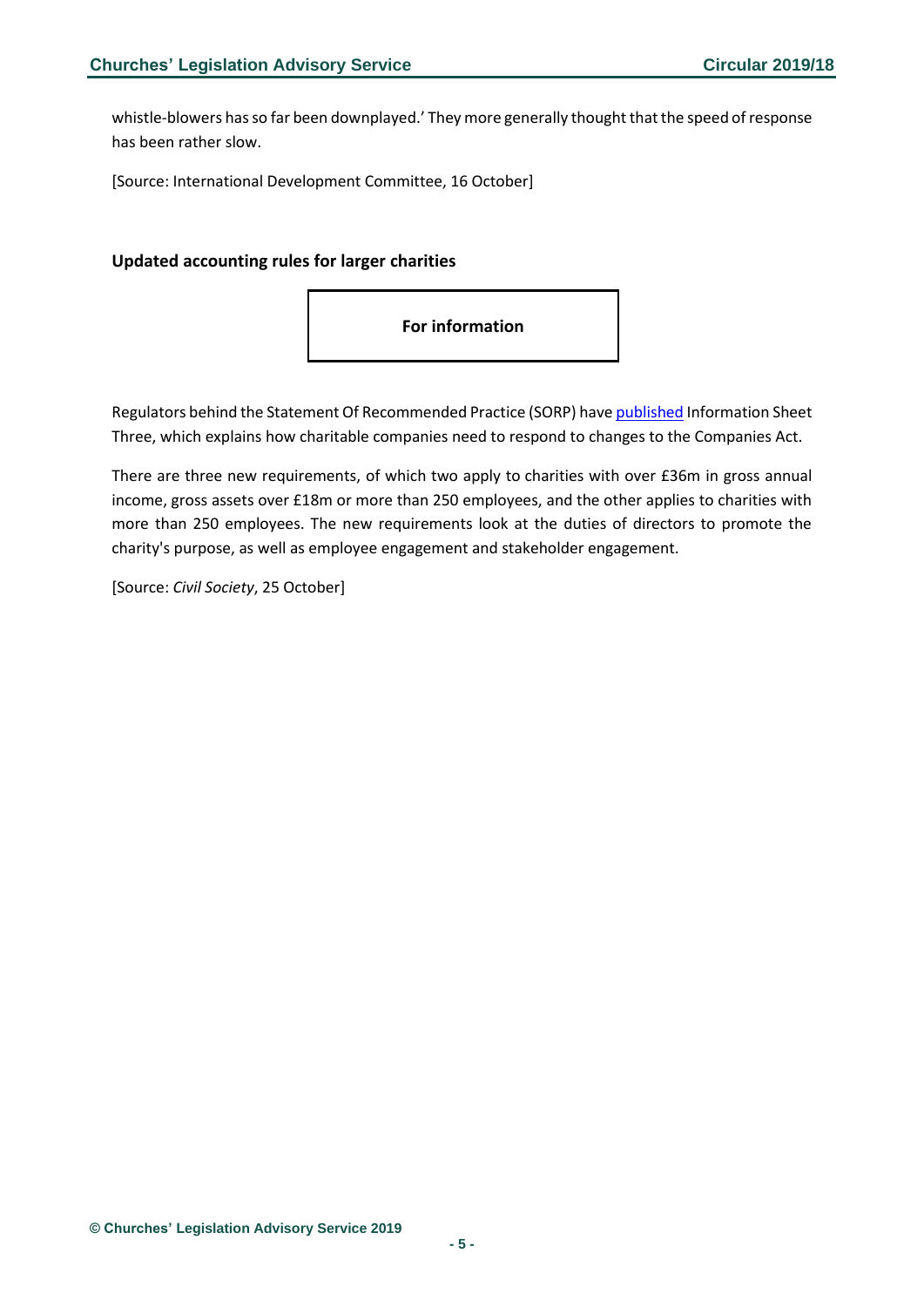# <span id="page-5-0"></span>**EMPLOYMENT**

## <span id="page-5-1"></span>**BEIS: enhanced protections for workers facing workplace discrimination**

**For information**

BEIS has [announced](https://www.gov.uk/government/news/government-proposes-enhanced-protections-for-workers-facing-workplace-discrimination?utm_source=c80f9876-34d8-4447-bb78-78468e8c8a65&utm_medium=email&utm_campaign=govuk-notifications&utm_content=daily) proposals for enhanced protections for workers facing workplace discrimination, including consulting on whether employers should be required to provide references for former employees and cracking down on rogue employers using references as a 'bargaining chip'.

The proposals are part of a wider package (announced in July) covering the misuse of non-disclosure agreements and workplace discrimination.

[Source: BEIS, 29 October]

#### <span id="page-5-2"></span>**EHRC: Non-Disclosure Agreements**

**For information**

The Equality and Human Rights Commission has launched [new guidance for employers](https://www.equalityhumanrights.com/en/publication-download/use-confidentiality-agreements-discrimination-cases) on the use of confidentiality/non-disclosure agreements (NDAs) in discrimination cases, pursuant to s.13 Equality Act 2006

It clarifies the law on confidentiality agreements and when and how they can be used and sets out good practice on the use of NDAs in order to encourage greater transparency and improved understanding of different types of discrimination at work, so that systemic problems can be identified and tackled by employers and employees alike. The guidance lists some important dos and don'ts:

- don't ever ask workers to sign a confidentiality agreement as part of their employment contract which would prevent them from making discrimination claim against you in the future;
- don't use a confidentiality agreement to prevent a worker from discussing a discriminatory incident that took place in the workplace unless, for example, the victim has requested confidentiality around the discriminatory experience;
- don't ever use a confidentiality agreement to stop employees from whistleblowing, reporting criminal activity or disclosing other information as required by law;
- do always give your workers time to read and fully understand the terms of a confidentiality agreement;
- do always give your workers a copy of the confidentiality agreement;
- do make sure the confidentiality agreement spells out the details of exactly what information is confidential; and
- do monitor the use of confidentiality agreements in your workplace.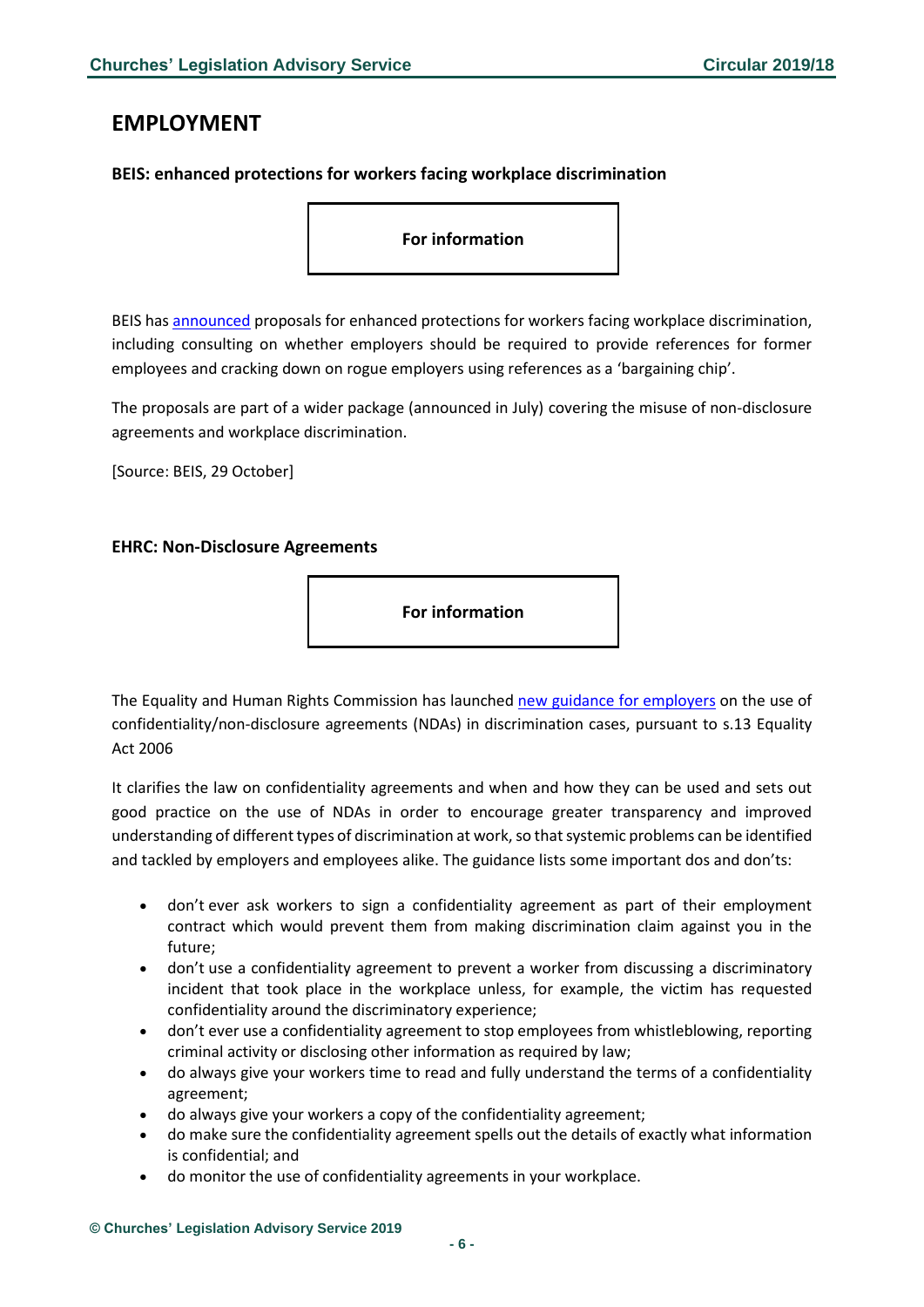Charles Wynn-Evans and Emma Byford of Dechert LLP have published a useful short note on the guidance [here.](https://www.lexology.com/library/detail.aspx?g=e2b48f65-e09e-4bfb-9eb4-422f5190790d&utm_source=Lexology+Daily+Newsfeed&utm_medium=HTML+email+-+Body+-+General+section&utm_campaign=Lexology+subscriber+daily+feed&utm_content=Lexology+Daily+Newsfeed+2019-10-22&utm_term=)

[Source: *Lexology*, 22 October]

#### <span id="page-6-0"></span>**Office-holders and whistleblowers:** *Gilham*

On 16 October, the Supreme Court handed down judgment in *Gilham v Ministry of Justice* [\[2019\] UKSC](https://www.bailii.org/uk/cases/UKSC/2019/44.html)  [44,](https://www.bailii.org/uk/cases/UKSC/2019/44.html) in which it held unanimously that a district judge qualified as a 'worker' or a 'person in Crown employment' for the purposes of the protection given to whistle-blowers under Part IVA of the Employment Rights Act 1996. It decided that the Act (and the parallel provisions in the Employment Rights (Northern Ireland) Order 1996, as amended) should be read and given effect so as to extend whistle-blowing protection to the holders of judicial office.

**Comment:** As readers will know, for the purposes of employment law, a significant proportion of clergy – for example, Church of England incumbents with freehold tenure and Methodist ministers – are, like judges, office-holders rather than workers or employees. So in light of *Gilham*, if the issue were to arise in future, would whistle-blowing protection be extended to the holder of an ecclesiastical office?

The judgment has generated a considerable amount of comment in the employment law press and social media, and the consensus seems to be that office holders would almost certainly be protected if dismissed or disciplined for whistle-blowing. Amaya Hobby, of Veale Wasbrough Vizards LLP, for example, suggests in an article in *Lexology* that the judgment 'has wide implications by extending whistleblowing protection to individuals who were previously beyond its scope. "Office holders" does not just include judges, and it is likely to apply to many other professions, such as the clergy and statutory appointments such as company directors and board members'. One or two commentators have gone even further and suggested that the judgment will trigger a gradual move towards greater employment rights generally for office holders.

[Source: *BAILII*, 16 October]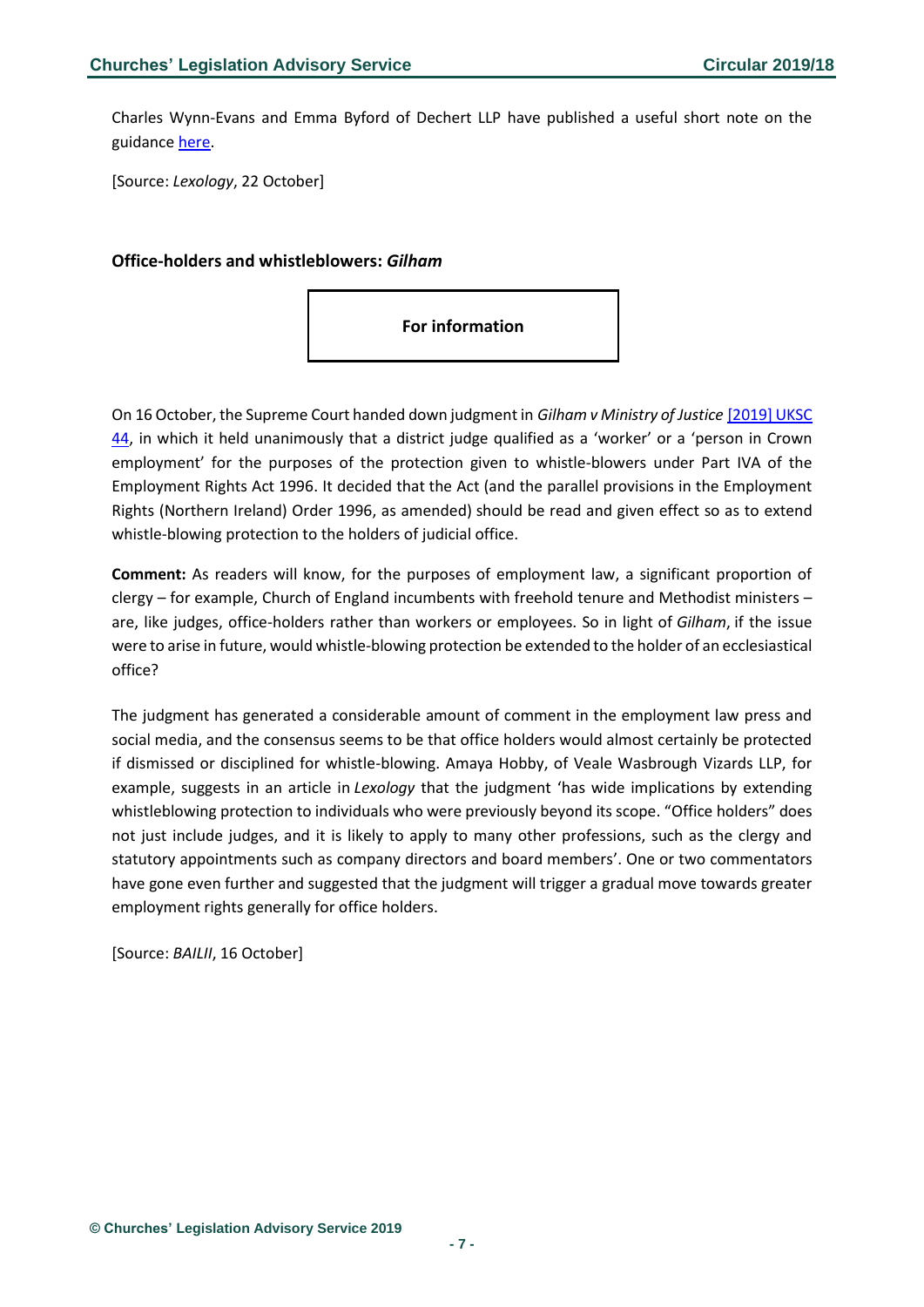## <span id="page-7-0"></span>**IMMIGRATION**

## <span id="page-7-1"></span>**Commons Library: future UK immigration system**

#### **For information**

The House of Commons Library has [published](https://researchbriefings.parliament.uk/ResearchBriefing/Summary/CBP-8711) a briefing on the UK's future immigration system. According to the Government, the future immigration system is intended to be implemented from 1 January 2021. The briefing sets out the current proposals for the future immigration system – although many of the details remain unknown.

[Source: House of Commons Library, 18 October]

#### <span id="page-7-2"></span>**Migration Advisory Committee: call for evidence**

**For information and possibly for action**

The Migration Advisory Committee has issued a [call for evidence](https://www.gov.uk/government/consultations/salary-threshold-and-points-based-system-pbs-commission-call-for-evidence#history) on salary thresholds for Tier 2 (General) immigrants and the possibility of establishing an Australian-style points-based immigration system (PBS). The consultation closes at **9 am on 5 November**.

It is very difficult to see how we could make a corporate response on behalf of CLAS. The major concern for CLAS members, of course, is the criteria for Tier 2 (Ministers of Religion) – which do not appear to be part of this consultation. Where there *may* be an issue is with laypeople recruited from overseas as church administrators of various kinds – but we don't have the necessary information to make a coherent response on that.

In the circumstances, *we suggest that any CLAS member who has had problems with Tier 2 (General) visa applications should respond individually*. It would very be helpful if we could be copied in to any such response.

[Source: Migration Advisory Committee, 10 September]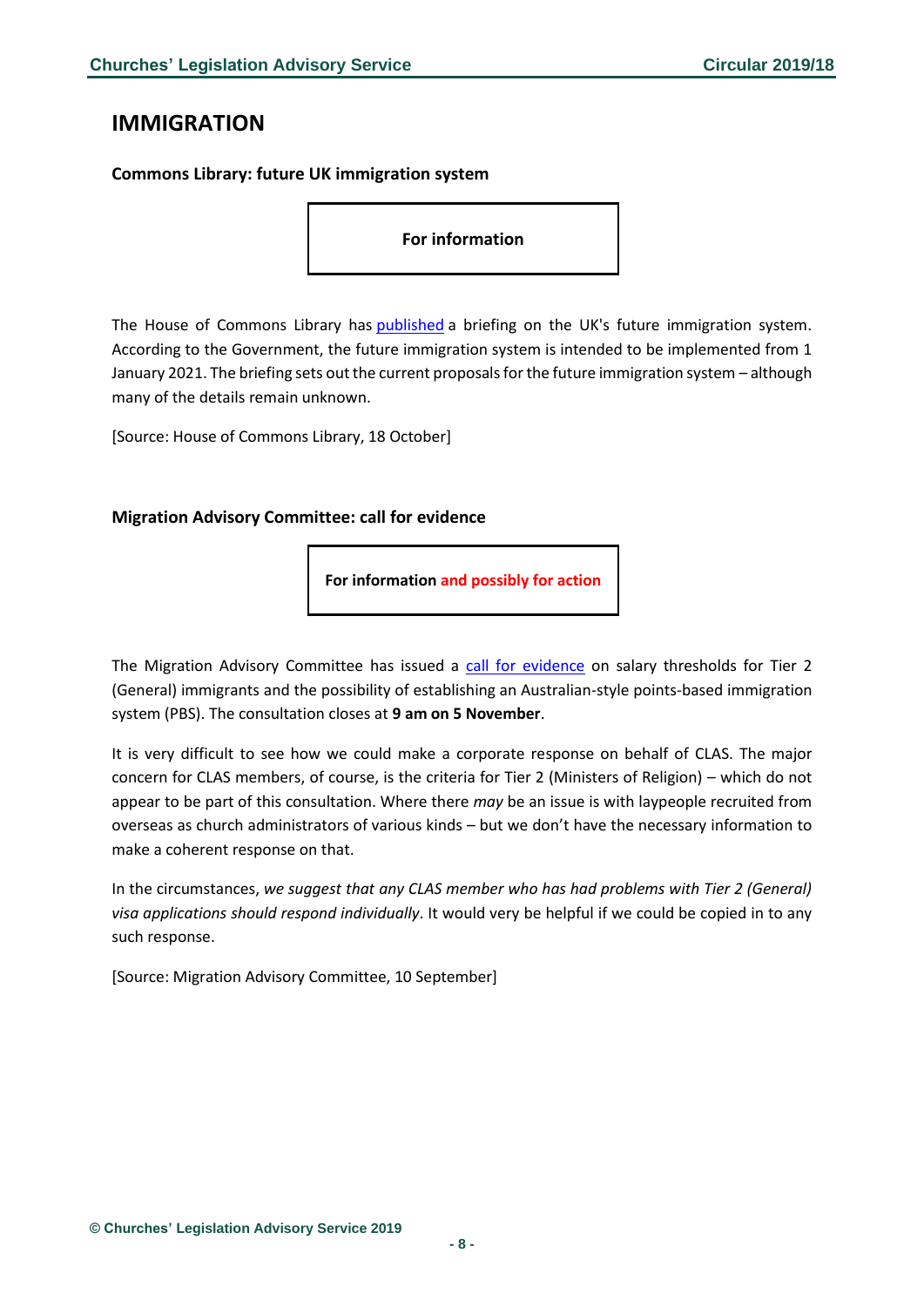## <span id="page-8-0"></span>**PROPERTY AND PLANNING**

#### <span id="page-8-1"></span>**Building Safety Regulator to be appointed**

**For information**

MHCLG is to appoint a Building Safety Regulator and it has [announced](https://www.gov.uk/government/news/dame-judith-hackitt-named-as-government-adviser-on-the-new-building-safety-regulator?utm_source=57c757b5-239a-4c47-9054-2fb4153511d4&utm_medium=email&utm_campaign=govuk-notifications&utm_content=daily) that Dame Judith Hackitt will provide independent advice to the Government on how best to establish the new post. The appointment follows Dame Judith's [Independent](https://www.gov.uk/government/collections/independent-review-of-building-regulations-and-fire-safety-hackitt-review) Review of Building Regulations and Fire Safety, in which the Government committed to take forward all of her recommendations and go further, by establishing a new national Building Safety Regulator.

The Regulator will oversee the design and management of buildings, with a strong focus on ensuring that the new regime for higher-risk buildings is enforced effectively and robustly. It will also have the power to apply criminal sanctions to building owners who do not obey the new regime.

[Source: MHCLG, 28 October]

#### <span id="page-8-2"></span>**Historic England on terne-coated stainless steel**

**For information**

Historic England has published a new Guidance Note: *Church Roof Replacement Using [Terne-coated](https://historicengland.org.uk/images-books/publications/church-roof-replacement-terne-coated-stainless-steel/heag280-church-roof-replacement-terne-coated-stainless-steel/) [Stainless](https://historicengland.org.uk/images-books/publications/church-roof-replacement-terne-coated-stainless-steel/heag280-church-roof-replacement-terne-coated-stainless-steel/) Steel*. As many CLAS members will be aware, replacing a lead roof that is failing or has been vandalised is extremely controversial, and Historic England normal expectation is like-for-like replacement.

The Note merely sets out the pros and cons without coming to any firm conclusions asto its desirability or otherwise – though it does suggest that 'Replacement like-for-like with lead roofing is the best technical remediation, although where there is a means of access the risk of further theft remains'.

[Source: Historic England, 28 October]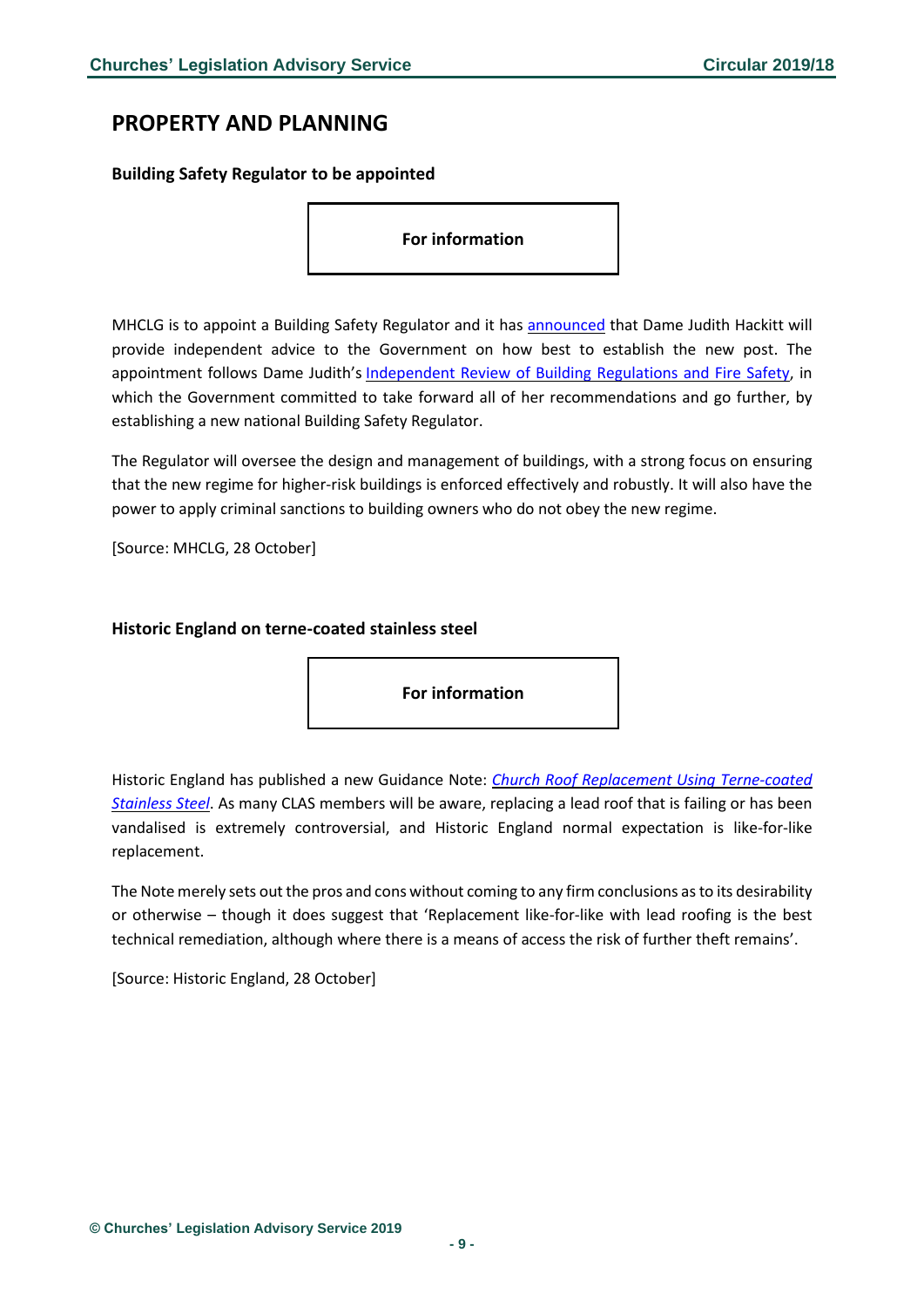<span id="page-9-0"></span>**Listed Places of Worship Grant Scheme: 1-year extension**



The Listed Places of Worship Grant Scheme has been extended for a further year until **March 2021**. There is no confirmation to that effect on the Government's website (too busy with Brexit, maybe?); however, the extension has been welcomed by the Church of England (which has the lion's share of listed places of worship) so it must be 'official'.

[Source: LMSC, 29 October]

#### <span id="page-9-1"></span>**MHCLG: new heritage conservation programme announced**

**For information**

MHCLG has [announced](https://www.gov.uk/government/news/communities-secretary-launches-most-ambitious-heritage-preservation-campaign-for-40-years) funding for a new heritage conservation programme. The intention is to invite every local authority in England to draw up a list of buildings of significant historical and cultural value in its area. Local people will be able to nominate heritage assets which are important to them and reflect their local area and identity.

The initiative will be supported by a team of heritage experts and funded by £700,000 to help ten English counties identify areas which need protecting. (One might well ask, 'why only ten?')

[Source: MHCLG, 23 October]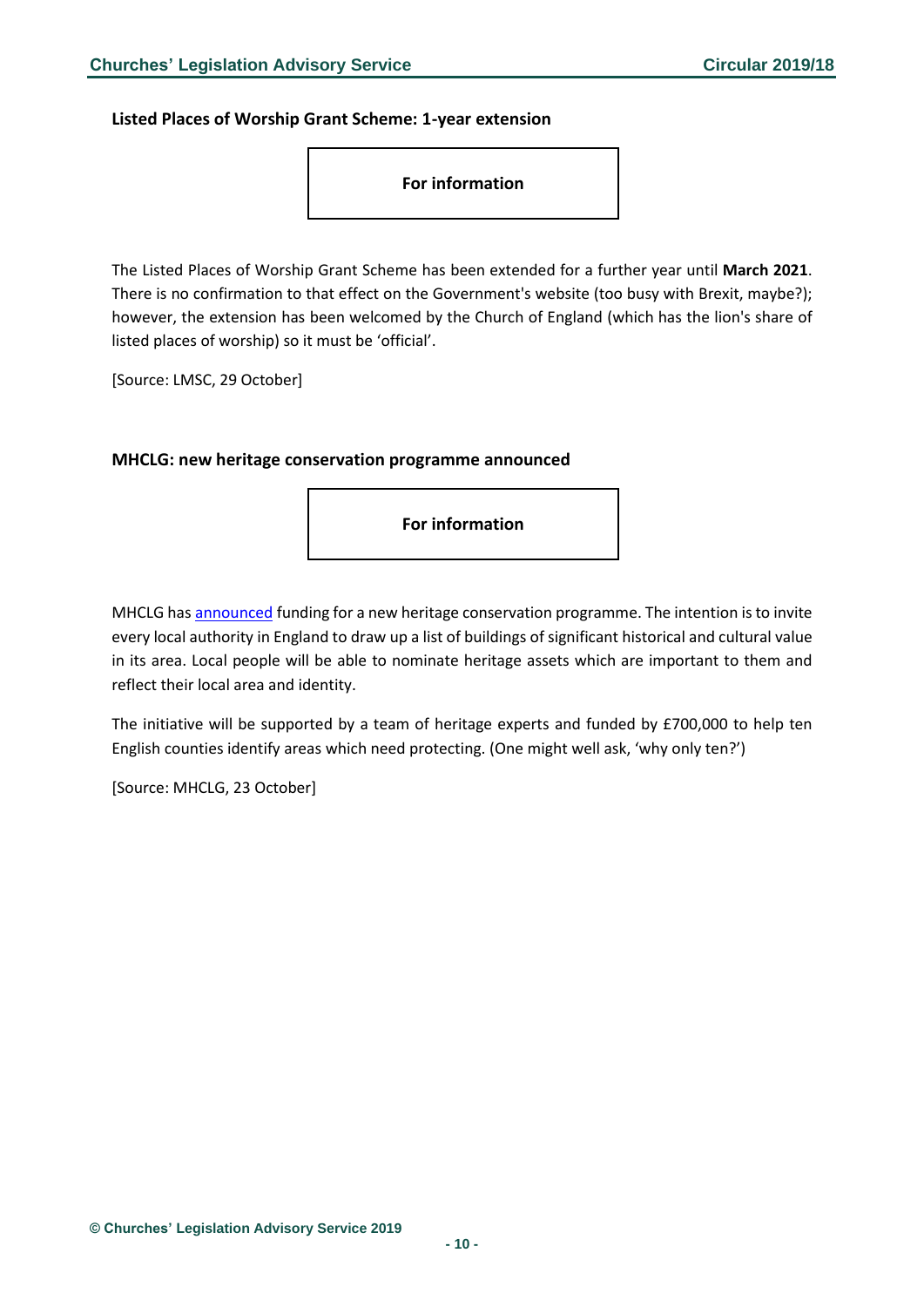# <span id="page-10-0"></span>**SAFEGUARDING**

**For information**

## <span id="page-10-1"></span>**Charity Commission: updated safeguarding guidance**

The Charity Commission has updated its guidance on **[Safeguarding](https://www.gov.uk/guidance/safeguarding-duties-for-charity-trustees?utm_source=f2ed3a9d-8bf0-43fd-9806-bd9b14de6a82&utm_medium=email&utm_campaign=govuk-notifications&utm_content=immediate) and protecting people for charities** and [trustees.](https://www.gov.uk/guidance/safeguarding-duties-for-charity-trustees?utm_source=f2ed3a9d-8bf0-43fd-9806-bd9b14de6a82&utm_medium=email&utm_campaign=govuk-notifications&utm_content=immediate) The updates include when to consider DBS checks and how to put into practice policies and procedures, along with new sector resource signposting.

[Source: Charity Commission, 22 October]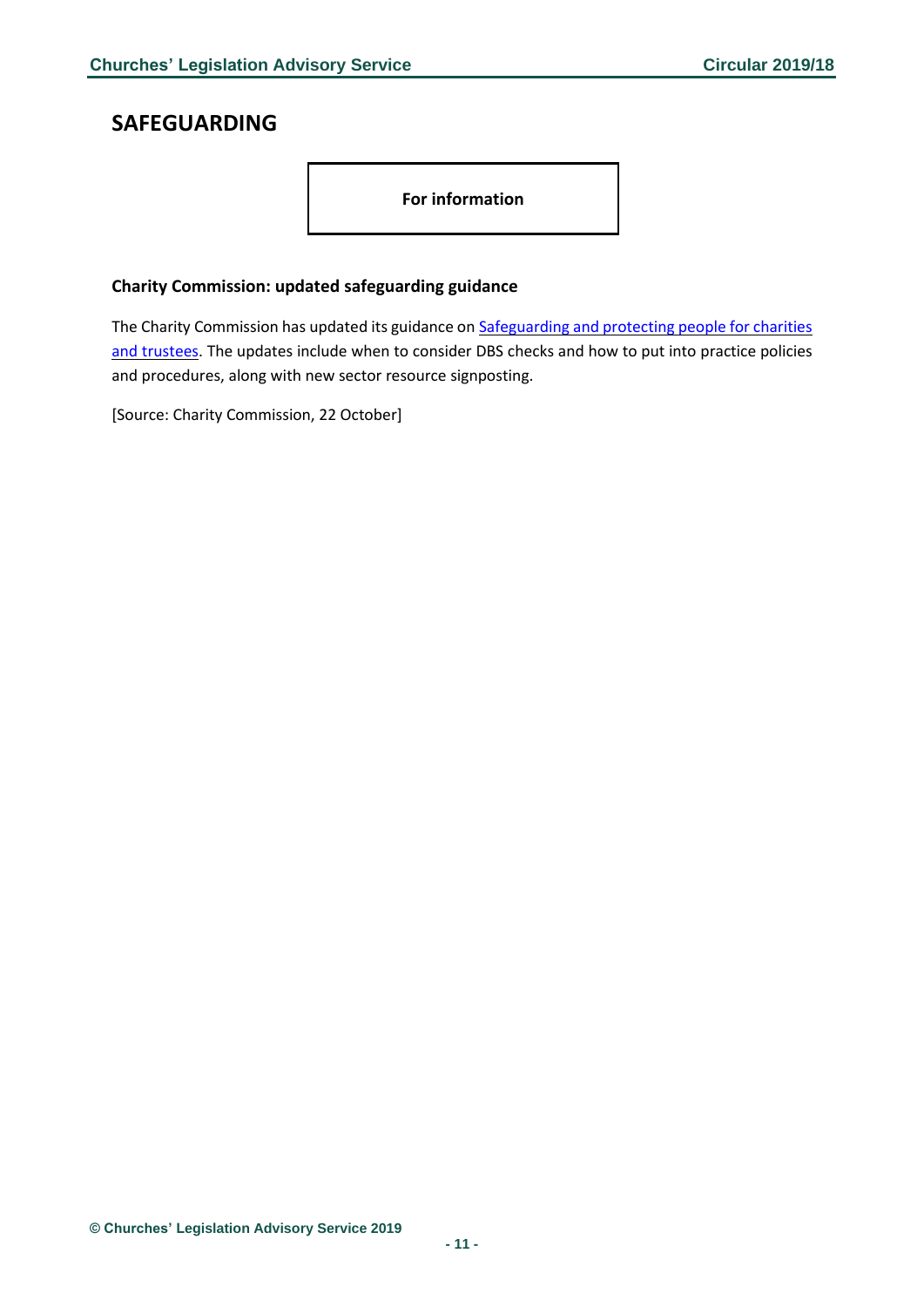# <span id="page-11-0"></span>**SCOTLAND**

## <span id="page-11-1"></span>**Scottish Government: initial response to short-term lets consultation**

**For information**

The Scottish Government has [published](https://news.gov.scot/news/short-term-lets) its initial response to its [consultation](https://consult.gov.scot/housing-services-policy-unit/short-term-lets/) on short-term lets. The response states that more than 1,000 resplies from communities, landlords and businesses raised a number of concerns about the effects of short-term lets, including anti-social behaviour, safety fears and the impact on the housing market.

The Scottish Government is considering the analysis of the consultation responses, which also highlighted the economic benefits brought by short-term lets.

[Source: Scottish Government, 28 October]